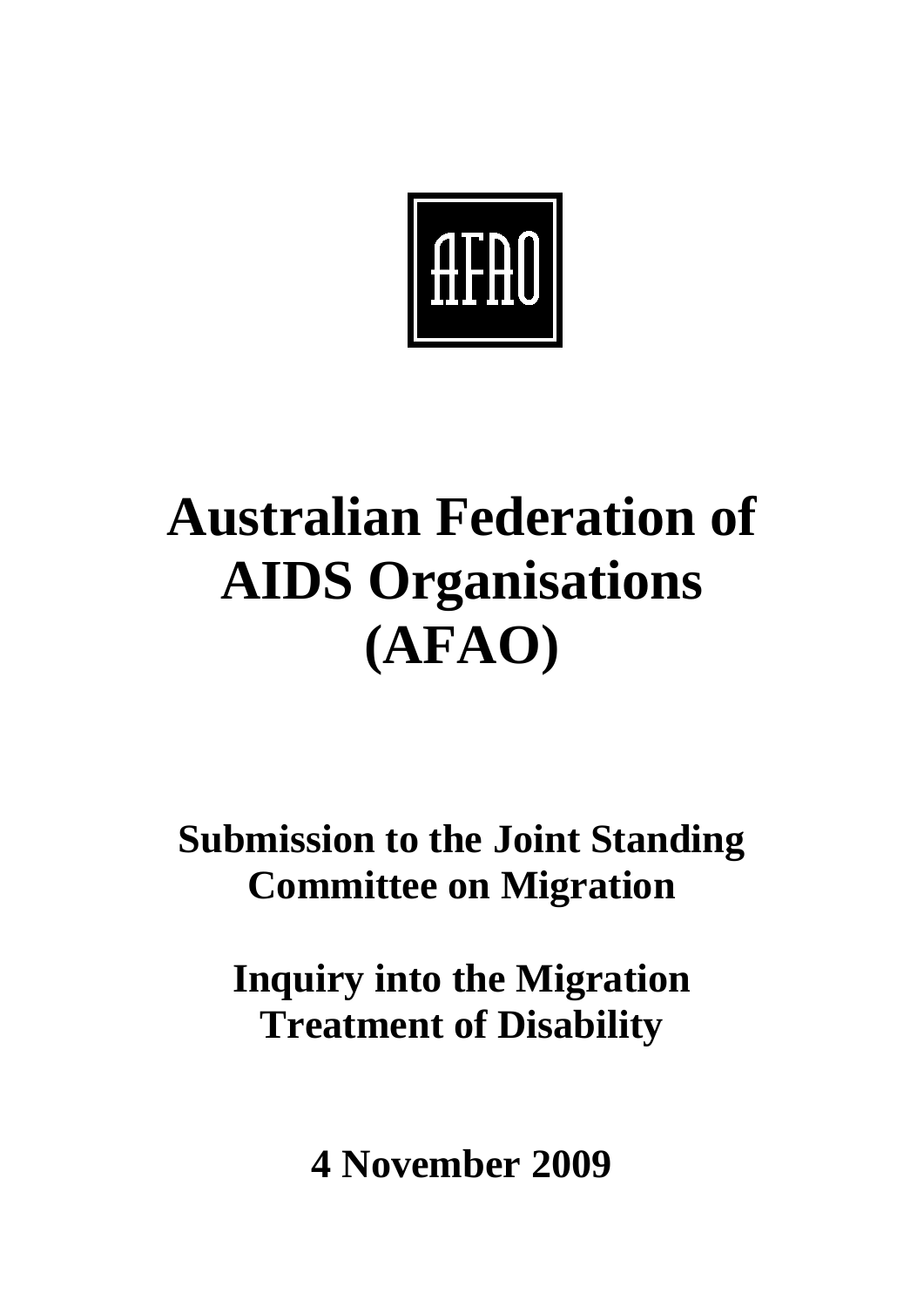"*We are all sick because of AIDS - and we are all tested by this crisis. It is a test not only of our willingness to respond, but of our ability to look past the artificial divisions and debates that have often shaped that response. When you go to places like Africa and you see this problem up close, you realize that it's not a question of either treatment or prevention – or even what kind of prevention – it is all of the above. It is not an issue of either science or values – it is both. Yes, there must be more money spent on this disease. But there must also be a change in hearts and minds, in cultures and attitudes. Neither philanthropist nor scientist, neither government nor church, can solve this problem on their own - AIDS must be an all-hands-on-deck effort."* 

*Barack Obama [World AIDS Day Speech, Lake Forest, CA, 12/1/06]* 

## **About AFAO**

The Australian Federation of AIDS Organisations (AFAO) represents Australian HIV/AIDS community based organisations at a national level. Our membership includes State and Territory AIDS Councils, the Australian Injecting and Illicit Drug Users League, Scarlet Alliance (the national organisation representing sex workers) and the National Association of People Living with HIV/AIDS (NAPWA). AFAO's activities include the provision of HIV policy advice to the Commonwealth Government, advocating for our member organisations, developing and formulating policy on HIV/AIDS issues, and promotion of medical and social research into HIV/AIDS and its effects.

## **AFAO's perspective on this Inquiry**

A review of the migration Health Requirements is long overdue, and AFAO applauds the Government for initiating this Inquiry.

Recent media interest in a case of a doctor being refused permanent residence because of his child's congenital disability has been predominantly sympathetic to the plight of the family involved<sup>1</sup>. However, reporting of cases involving migrants and refugees with HIV has generally been sensational and inaccurate – binding together negative stereotypes of refugees and people with HIV that can reappear from time to time.

For new residents who discover their HIV positive status as a result of applying for Australian residence, dealing with such stigmatisation is just one of many challenges associated with the diagnosis, especially for refugees. There is a real risk that recent media interest in the criminal convictions of African men for offences involving transmission of HIV may also feed into the demonisation of migrants and refugees with  $HIV<sup>2</sup>$ . The incidence of post-arrival  $HIV$  diagnoses among people from high prevalence countries illustrates the need for Government initiatives that respond to such media stereotyping, otherwise the effectiveness of strategies for such communities will be seriously undermined.

 1 See Catholic Bishop calls for review of immigration procedures in relation to people with disability (Australian

Catholic Bishops Conference, Media Release, 31/10/08) and Beheaded after trying for asylum in Australia (Sydney Morning Herald, 31/10/08)

<sup>&</sup>lt;sup>2</sup> A. Pearson and C. Newman, ' Making Monsters: heterosexuality, crime and race in recent Western media coverage of HIV" (2008) National centre in HIV Research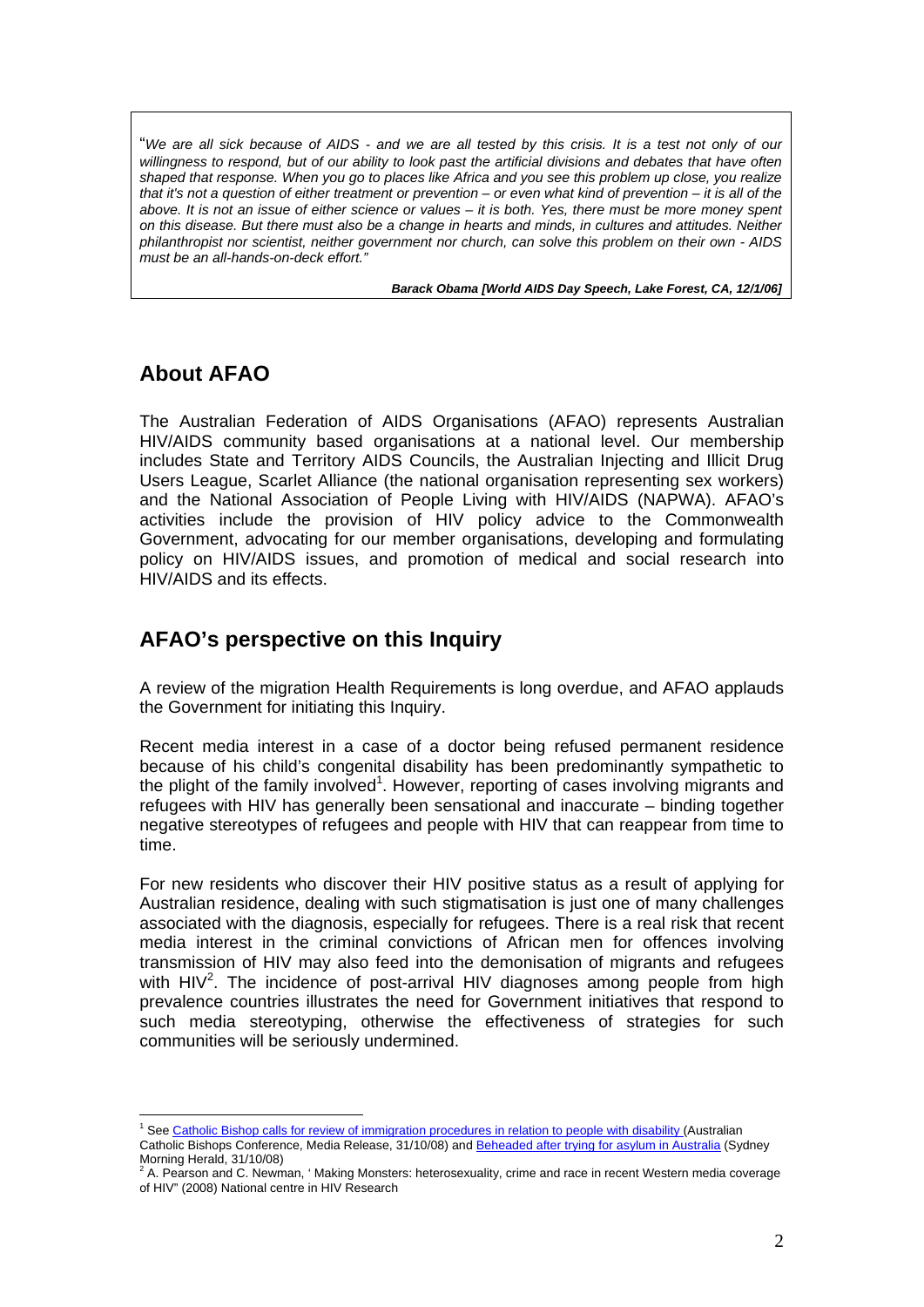This review is an opportunity to reform over-arching policies fundamental to the treatment of people with disability under Australia's Migration, Refugee and Special Humanitarian Programs. AFAO believes that whether or not Australia's discrimination against people on the grounds of disability under migration law was ever justifiable, the time has come to remove discrimination on the grounds of disability from our migration program.

This submission relates primarily to policies affecting people with disability in respect of permanent visa applications – for both migrant and humanitarian applicants. Although the Terms of Reference do not specifically refer to Australia's refugee and special humanitarian programs, given that the Health Requirement is currently applied to applicants for permanent protection as well as to prospective migrants, our submission covers the application of the Health Requirement to refugee and humanitarian applicants as well. AFAO's submissions regarding humanitarian applicants and refugees are made in the strongest possible terms.

For AFAO, the central issues for the Inquiry in respect of people with HIV are:

- whether Australia's ratification of the **United Nations Convention on the Rights of Persons with Disability (UN CRPD)** must drive reform of Australia's migration legislation, policies and guidelines in respect of the Health Requirement generally, and particularly in respect of its application to people found to be HIV positive;
- whether **future costs** likely to be associated with a person's HIV positive status may be realistically estimated, and whether the Health Requirement can be applied fairly and equitably in respect of HIV;
- whether a **cost/contribution test** would be a viable alternative to the current Health Requirement for migrants and refugees with HIV;
- whether the exemption of the Migration Act from the **Disability Discrimination Act** is no longer supportable;
- settlement issues faced by migrants and refugees with HIV, especially for people from countries with high prevalence of HIV/AIDS;
- **cross-portfolio and Social Inclusion issues** affecting the capacity of migrants and refugees with HIV to settle in the Australian community and access appropriate **health care and community services**;
- whether there should be **no Health Requirement for refugees, and whether,** given the nature of Australia's migration program, the Health Requirement should only apply to certain visa sub-classes.

Regarding the status of HIV as a disability, we note that Article 1 of the UN CRPD utilises a social model of disability, defining persons with disability to include those who have long-term physical, mental, intellectual or sensory impairments which in interaction with various barriers may hinder their full and effective participation in society on an equal basis with others. A person living with HIV clearly has a disability as defined under the CRPD, as well as under the Disability Discrimination Act 1992.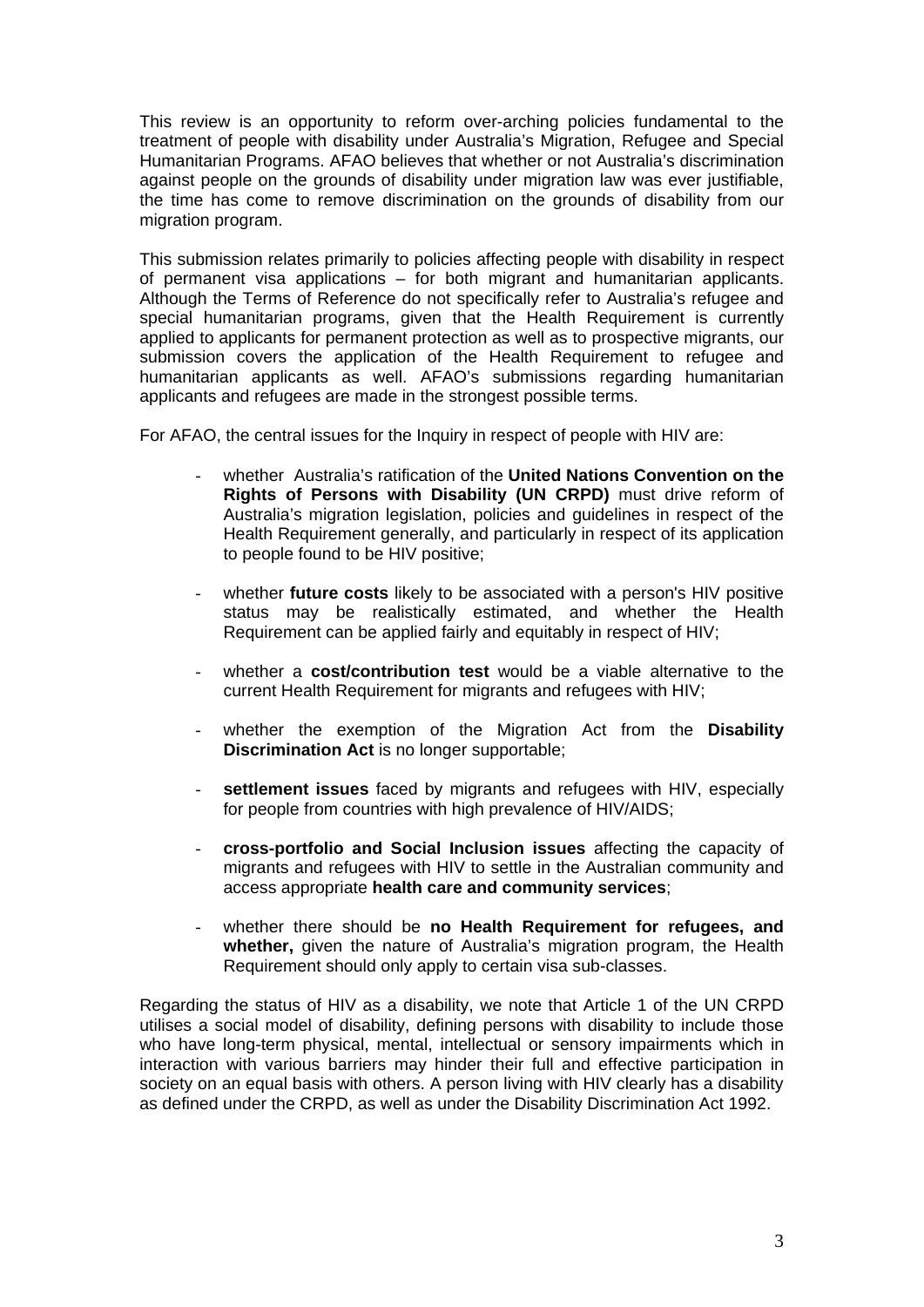## **United Nations Convention on the Rights of Persons with Disabilities (UN CRPD)**

#### **Siracusa Principles**

The UN Commission on Human Rights' *Siracusa Principles* stipulate that any restriction on human rights must be prescribed by law and deemed necessary to achieve a legitimate goal. The means used to achieve the goal must be as least restrictive as possible.<sup>3</sup> Australia, as a sovereign nation, may impose visa and immigration restrictions provided these do not infringe on our international human rights obligations, and restrictions constituting discrimination (direct or indirect) may be justified if failure to apply discriminatory policies would result in excessive economic or social costs. This was the Australian Government's justification for exempting the Migration Act from the Disability Discrimination Act 1992 when it was introduced, and constitutes the stated rationale for retaining that exemption (discussed below).

Given the Government's commitment to meeting Australia's United Nations Charter and Convention responsibilities, and the global effort in recent years to recognise and further the human rights of people with disability, the ongoing validity of this rationale must be re-examined.

The Government's commitment to the rights of people with disability was given effect with its ratification of the UN CRPD on 17 July 2008, and Australia became a Party the Optional Protocol on 21 August 2009. The Government acknowledges that ratification of the CRPD represents a substantial commitment, as espoused on the Attorney-General Department's web-site:

> " ... Australia has joined other countries around the world in a global effort to promote the equal and active participation of all people with disability".  $4$

The strength of this commitment was diluted somewhat by the Government's submission of an Interpretive Declaration on its ratification of the CRPD. This included the statement that*:* 

> "Australia recognises the rights of persons with disability to liberty of movement, to freedom to choose their residence and to a nationality, on an equal basis with others. Australia further declares its understanding that the Convention does not create a right for a person to enter or remain in a country of which he or she is not a national, nor impact on Australia's health requirements for non-nationals seeking to enter or remain in Australia, where these requirements are based on legitimate, objective and reasonable criteria."<sup>5</sup>

The Government is thus not merely committed to meeting its responsibilities to people with disability in terms of its domestic laws, it is committed to "a global effort to promote" the equality of people with disability internationally. This commitment will

 3 "Siracusa Principles on the Limitation and Derogation of Provisions in the International Covenant on Civil and Political Rights" (1984), UN Document E/ CN.4/1984/4

<sup>4</sup> Australian Government Attorney-General's Department, 'United Nations Convention on the Rights of Persons with Disabilities' accessed 22 October 2009 <http://www.ag.gov.au/www/agd/agd.nsf/Page/Humanrightsandanti-

discrimination\_UnitedNationsConventionontheRightsofPersonswithDisabilities<br><sup>5</sup> Australia's Declaration upon ratification of the United Nations Convention on the Rights of Persons with Disabilities (adopted 13 December 2006, entered into force 3 May 2008) A/RES/61/106 (CRPD Declaration)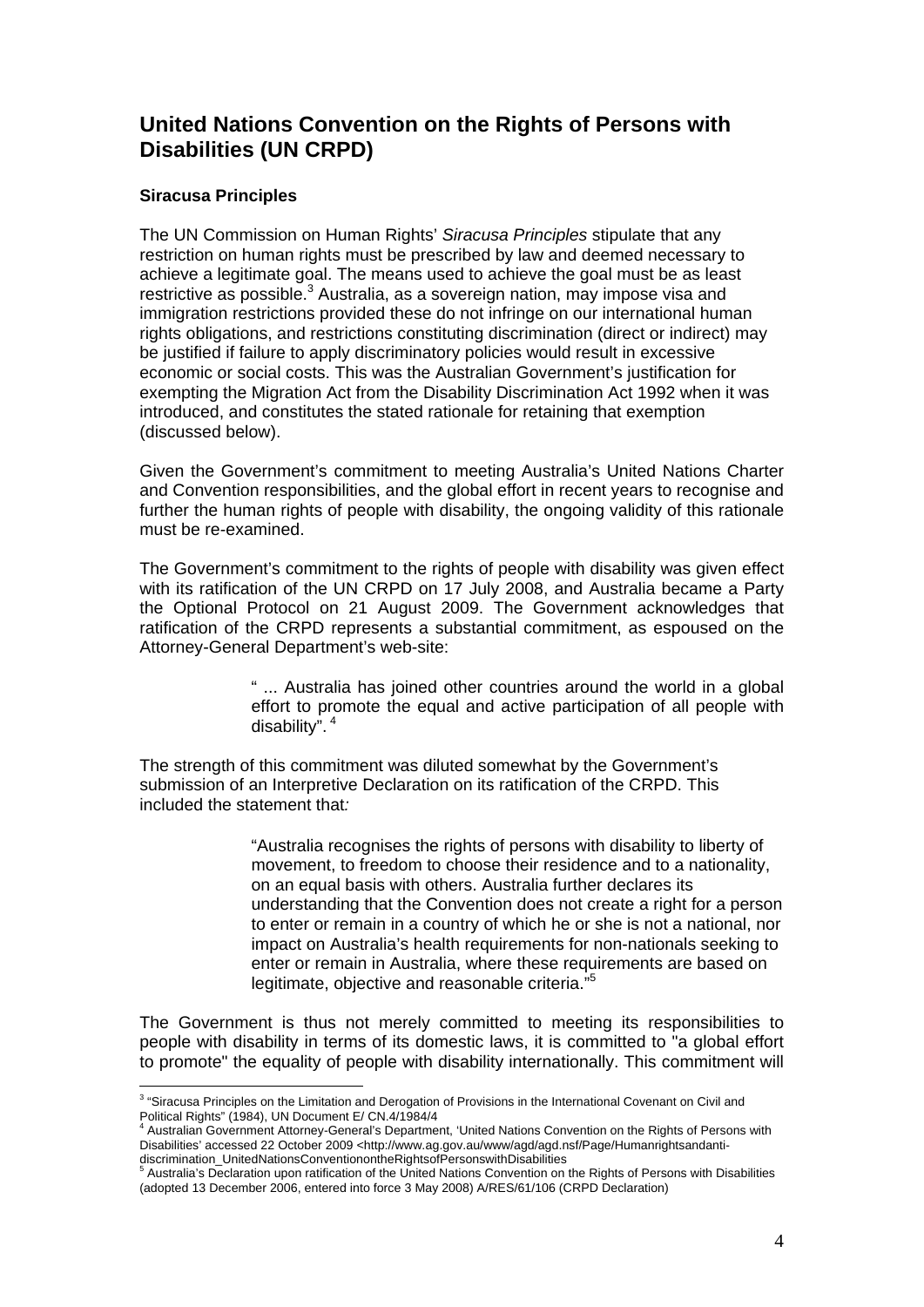prove to be without foundation unless Australia's own migration and refugee programs are reformed such that they are consistent with the global rights of people with disability which Australia has affirmed. To put it bluntly, the pot can't call the kettle black.

In AFAO's view, Australia's legislation and procedural policies that seek to limit the intake of people with disability do not satisfy the *Siracusa Principles*; they are too restrictive, are not applied equitably and do not meet the stated goals. We also propose that in terms of the Interpretive Declaration, Australia's Health Requirement can no longer be said to be based on "legitimate, objective and reasonable" criteria.

## **Australian Legislation and policy affecting migrant and refugee intake**

#### **Australia's Disability Discrimination Act exemption**

We understand that the rationale for exempting Australia's migration legislation from the Disability Discrimination Act 1992, was that it was deemed necessary in order to retain the Health Requirement, and so allow certain sub-classes of permanent and temporary visa applications to be refused if the main applicant, or a member of their family included in the application, has a "disease or condition" which constitutes a "disability" under the Disability Discrimination Act. The final report of the 2004 Productivity Commission Review of the Disability Discrimination Act 1992 endorsed this view, noting that:

"The criteria for Australia's various visa entry categories are designed to address a wide range of health, labour market, social welfare, financial and other government policy considerations. They are, by nature and design, discriminatory. Some of these criteria may indirectly discriminate against some people with disabilities, in that they will be less likely to meet the criteria than people with no disability. However, the Australian Government considers these entry criteria necessary for the health and welfare of the Australian community. Their exemption from the DDA [s.52(a)] is therefore appropriate."<sup>6</sup>

An issue of fundamental importance for this Review is whether the *Migration Act 1958* should continue to be exempt from the *Disability Discrimination Act 1992*. AFAO's view is that Australia cannot meet its stated domestic responsibilities and international commitments to prevent discrimination on the grounds of disability while the exemption remains in place.

#### **Mandatory HIV testing**

Although the fact that being HIV positive cannot in itself disqualify a person from any visa sub-class, a test for HIV is a mandatory part of the final health check for all prospective migrants, and to off-shore applicants for refugee and humanitarian visas.

On-shore applicants for protection visas must undergo a health check but the Health Requirement does not apply. Further, if an on-shore applicant for a protection visa is found to have a disease or condition that poses a threat to public health, they will be

 6 Productivity Commission, *Review of the Disability Discrimination Act 1992*, April 2004, p348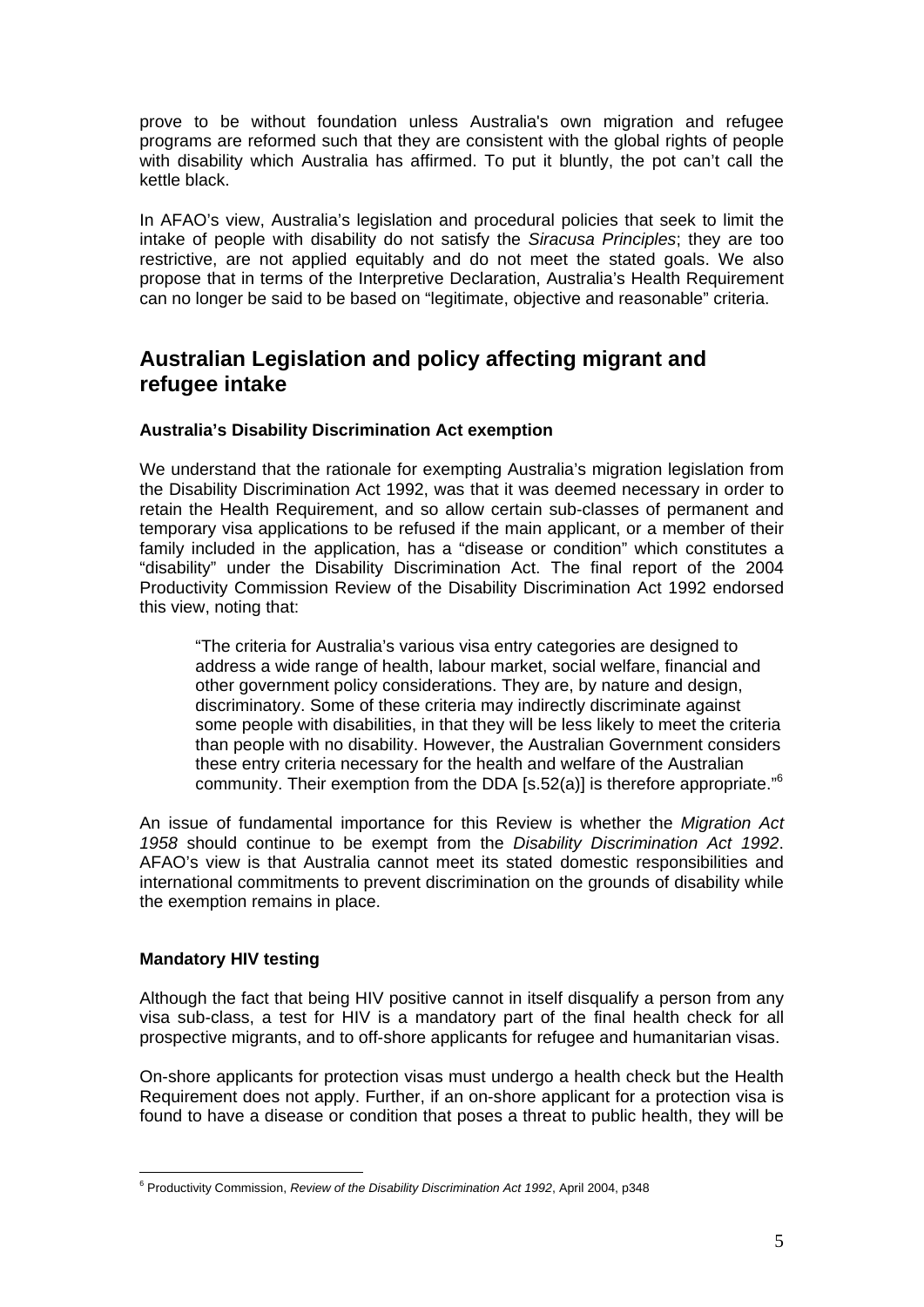granted a visa but will be required to undergo any necessary treatment to control the risk.

Except for on-shore refugees, children under 15 years are compulsorily tested for HIV as part of the health check, where they are to be adopted by an Australian resident, where they have a history of blood transfusions, or where it is clinically indicated.

We understand that where an HIV test is required, the blood test is taken as part of the Health Requirement examination conducted by Health Services Australia for onshore non-refugee applicants, and by an approved "panel doctor", as part of the final health check, for off-shore applicants. The next step is for the Medical Officer of the Commonwealth (MOC) to prepare a report estimating future costs associated with the person's condition. DIAC then determines whether the person meets the Health Requirement.

#### **The Health Requirement as it applies to people with HIV**

The only disease or condition which currently automatically results in the refusal of a visa for migrant and off-shore refugee applicants is active TB, by virtue of the Public interest Criteria of the Migration Regulations. Rejection of applications for people with active TB is made under the Public Health Criteria of the Migration Regulations. Applicants with other diseases or conditions (including diseases and conditions which are disabilities, such as HIV), are potentially eligible for most visa sub-classes, subject to either meeting the Health Requirement or having the Health Requirement waived.

We understand that perceived risk to public health is not generally an issue regarding HIV (discussed further below), although health care workers applying for temporary visas can, in limited situations, be deemed by DIAC to be a public health risk. For migrant and off-shore humanitarian and refugee applicants with HIV (and for the other family members on a visa application), the primary issue is the estimated future cost of antiretroviral medication and health care.

A person with HIV can theoretically meet the Health Requirement as is the case for any disability, unless the Health Requirement is waived (discussed below) they will be refused a visa if:

"… provision of the health care or services relating to the disease or condition would be likely to:

- (a) result in a significant cost to the Australian community in the arrears of health care or community services; or
- (b) prejudice either access of an Australian citizen or permanent resident to health care or community services

regardless of whether the health care or community services will actually be used in connection with the applicant."<sup>7</sup>

#### **The cost/prejudice assessment**

Until recently, the estimate of likely future costs associated with HIV was such that very few people with HIV passed the Health Requirement. The future costs associated with HIV were regarded as necessarily "significant" and/or it was

 7 Migration regulations, Schedule 4 – Public Interest Criteria and Related Provisions (4005-07 of Schedule 4)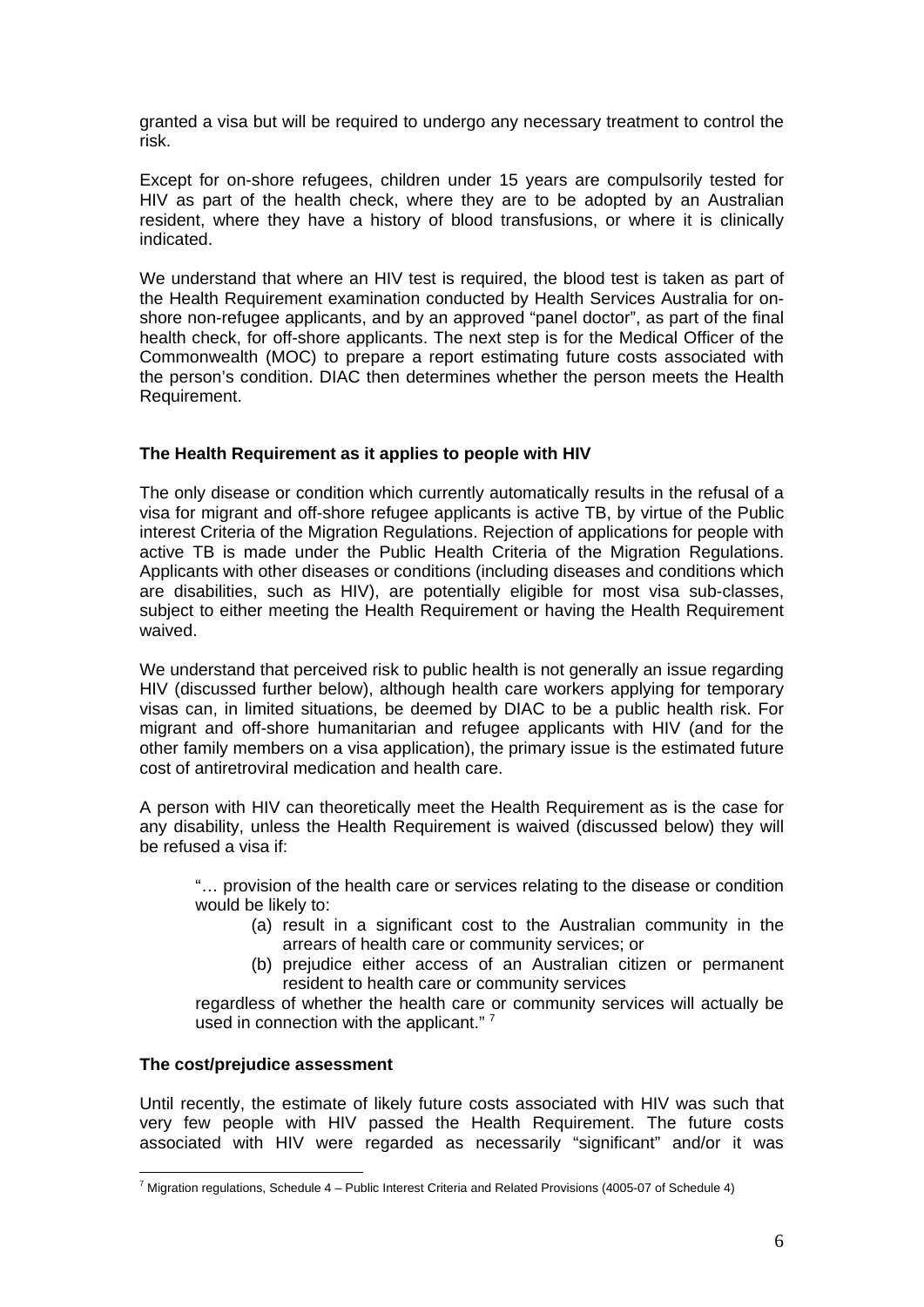considered that the need for health care and community services would necessarily "prejudice" Australians' access to these services. Although the Health Requirement was at times waived (discussed below), the MOC applied the Health Requirement such that permanent visa applications were generally refused to applicants found to be HIV positive, due to the weight given in the standard costing to the future cost of medications potentially to be borne by the Pharmaceutical Benefits Scheme.

In the light of several appeals<sup>8</sup> highlighting inadequacies in these assessments, the MOC is now required to make an assessment in respect of the individual applicant's likely future costs. Current policy regarding the assessment of future cost in relation to HIV/AIDS is set out in the Notes for Guidance for Medical Officers<sup>9</sup> (the Notes), which stipulate that the assessment must include a lifetime estimate of the cost of medication and health-care, including hospitalisations. We understand that such costing was routinely costed at \$250,000, but the Notes now provide detailed guidelines for costings, including for pregnant women and children.

We are unaware whether this revised policy has resulted in a significant increase in the number of visas granted to people with HIV. However, even if there has been a recent increase in decisions that people with HIV meet the Health Requirement, we understand that the various formulae for estimating costs still precludes most people with HIV from obtaining permanent visas unless they are able to secure a waiver.

#### **Waiver**

1

For some visa sub-classes, and the Health Requirement may be waived by the Department of Immigration and Citizenship (DIAC) on "compassionate grounds". The Health requirement is waived where granting of the visa would be unlikely to result in:

- undue prejudice to the access to health care or community services of any Australian citizen or permanent resident; or
- undue cost to the Australian community.

Waiver cannot be exercised where the visa applicant is assessed as representing a risk to public health or safety in Australia.

We understand that factors taken into account when determining whether prejudice/cost would be "undue" may include potential hardship if the applicant is returned to their country of origin, the impact on their relationships in Australia, and their state of health.

#### **Does application of the Health Requirement discriminate against people with HIV?**

In 2007 the Australian National Audit Office (ANAO) reported on its assessment of the effectiveness of DIAC's implementation of the Health Requirement in terms of the requirements of section 60 of the Migration Act 1958, the health criteria set out in the Migration Regulations 1994, and under DIAC's own guidelines. The ANAO found that

 $8$  These appeals notably include the cases of Seligman, Robinson and Applicant Y which were directed to the validity of the MOC report. These decisions clarified that the MOC report must give an estimate of costs based on a hypothetical person with the same state or form of the condition as the applicant. Furthermore, the Bui case clarified that considerations in the Department's decision regarding the waiver should take into account compelling and compassionate factors including social and cultural contributions of the applicant and must not be limited to an economic calculus of the costs/benefits.<br><sup>9</sup> Nates for Quidance for Medical Officers

Notes for Guidance for Medical Officers. of the Commonwealth of Australia: Financial implications and consideration of prejudice to access for services associated with infection with human immunodeficiency virus and acquired immune deficiency syndrome (HIV/AIDS), 9 July 2008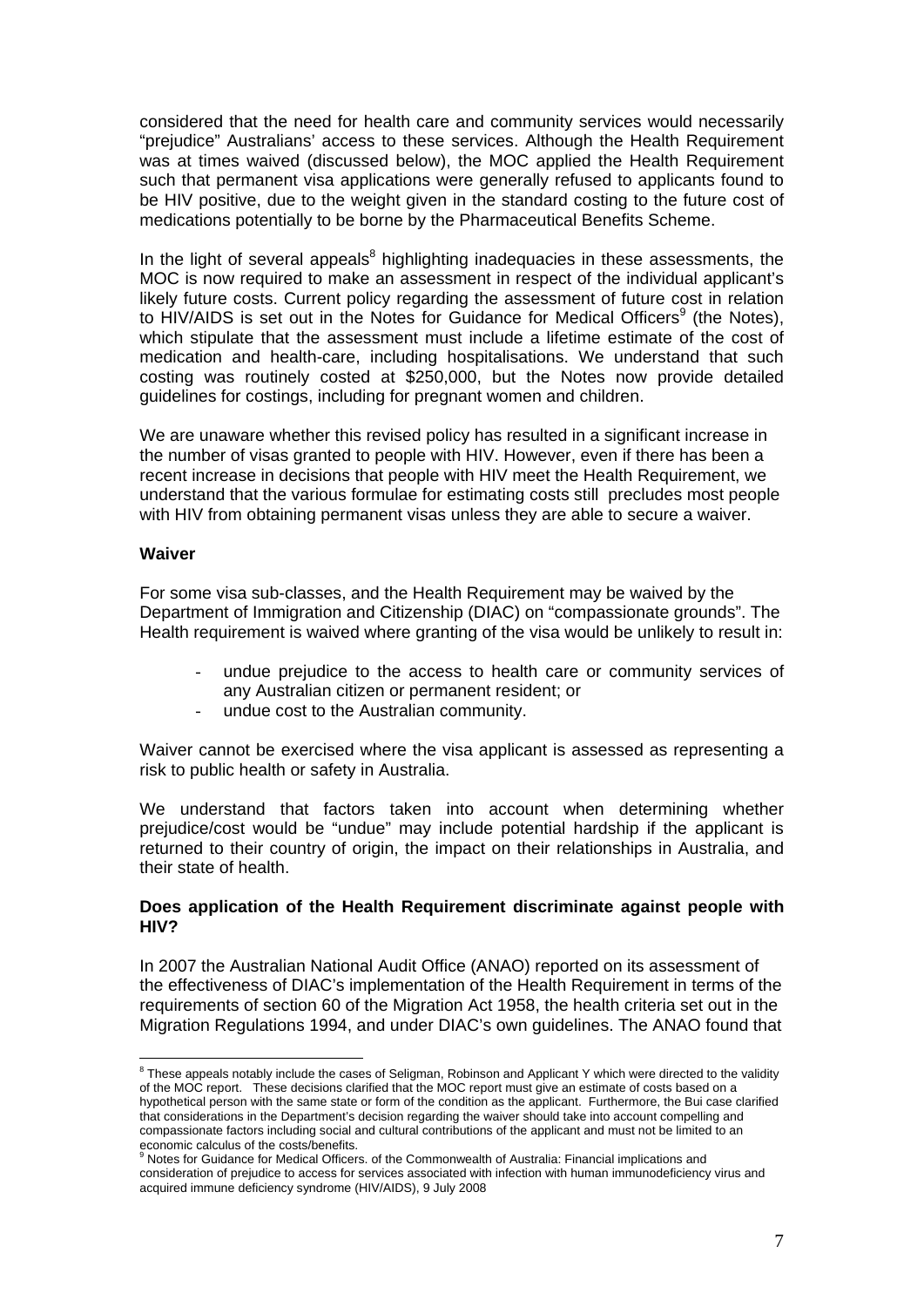DIAC complied with the intent of the Migration Act and health criteria but found that DIAC's administration was deficient. One effect of these deficiencies was that,

"DIAC could not determine the effectiveness of its implementation of the health requirement in protecting Australia from public health threats, containing health costs and safeguarding access of Australians to health services in short supply – important DIAC objectives under the health requirement."<sup>10</sup>

AFAO contends that these general deficiencies identified by the ANAO undermine the whole basis of the Health Requirement and its rationale. We propose that the fundamental nature of these deficiencies is such that it cannot be said that the Health Requirement is based on "legitimate, objective and reasonable criteria", according to Australia's Interpretive Declaration.<sup>11</sup>

DIAC faces an impossible task attributing potential future costs for an individual in respect of a condition such as HIV, especially now that the effectiveness of antiretrovirals means enhanced quality of life, general health and life expectancy for people with HIV. It seems that this difficulty has resulted in what is still effectively a blanket policy that migrants and refugees with HIV fail the Health Requirement in the first instance (i.e., before any waiver consideration), on the grounds that the cost borne by the Pharmaceutical Benefits Scheme in meeting the cost of antiretrovirals would, pursuant to the Health Requirement, "result in a "significant" cost to the community" or for waiver, whether that cost would be "undue" (underlining ours).

We propose that as application of Health Requirement generally results in the refusal of a permanent visa to a person with HIV in the first instance, this contravenes Article  $5(1)$  of the CRPD<sup>12</sup>, whereby all persons are equal before and under the law, and entitled, without any discrimination, to the equal protection and equal benefit of the law. AFAO's view is that applying the Health Requirement to people with disability contravenes our obligations under the Convention. The policy to test all permanent visa applicants for HIV and to generally refuse visas to people with HIV, adds a second layer of discrimination. We propose that if not for the exemption of migration law from the *Disability Discrimination Act 1992*, this targeted discrimination would be unlawful under domestic law. As the situation now stands, application of this policy is an abrogation of our human rights commitments under international law.

The 2007 ANAO report also examined DIAC's ability to ensure consistency in its waiver decisions. Its key findings were that:

"Due to limitations in DIAC's health waiver process and tracking of decisions, DIAC was not able to show whether it had considered the health waiver for all eligible visa applicants, or accurately report the number of health waivers granted. Due to incomplete records, data on health conditions for waivers was also unreliable. Furthermore, DIAC could be underestimating the annual cost in exercising health waivers because of its low compliance in reporting of health waiver decisions."13

<sup>1</sup>  $10$  Administration of the Health Requirement of the Migration Act 1958, Australian National Audit Office, Commonwealth of Australia 2007, p. 18<br><sup>11</sup> CRPD Declaration (n. 5)

<sup>&</sup>lt;sup>12</sup> United Nations Convention on the Rights of Persons with Disabilities (adopted 13 December 2006, entered into

force 3 May 2008) A/RES/61/106 art. 5(1) 13 ANAO report – op cit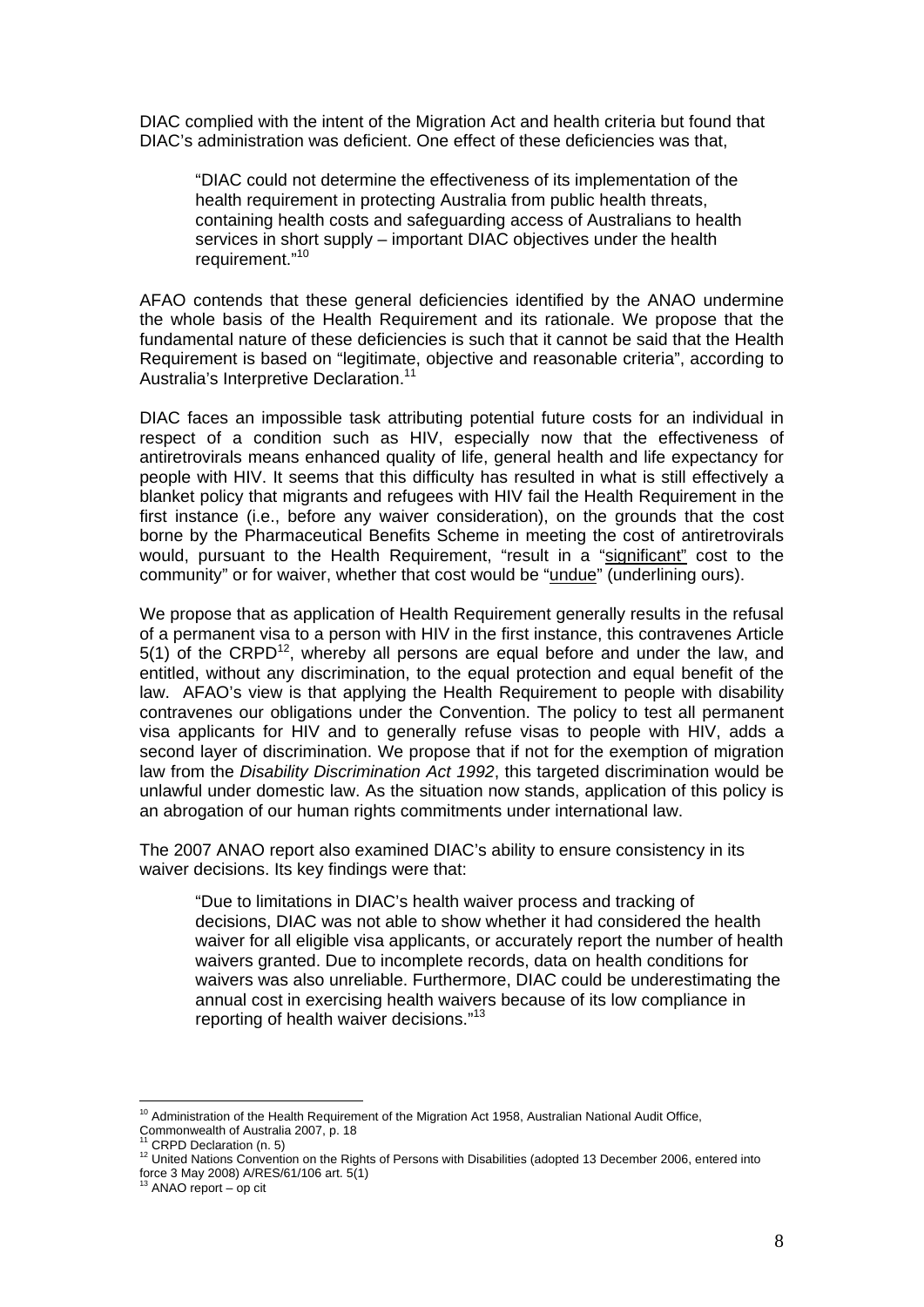Although DIAC may have improved the consistency of its waiver decisions since the ANAO investigation, we propose that given the imprecise nature of the Health Requirement itself, with the requirement to estimate future costs to the health care system associated with a person's disability, it is unlikely that either Health Requirement or waiver decisions could ever be consistently applied. In this respect the Interpretive Declaration is relevant, the Government having indicated that any requirements restricting the migration of people with disability would be "based on legitimate, objective and reasonable criteria."

We propose that while the Health Requirement and waiver provisions may have been formulated with the intention of creating "legitimate, objective and reasonable criteria", applying them consistently or fairly has proven to be impossible. As such, Australia is failing to meet the terms of its Interpretive Declaration.

#### **Public health risk assessment**

The 2007 ANAO report on the Administration of the Health Requirement<sup>14</sup> referred to potential issues with regard to HIV and hepatitis C in terms of DIAC's capacity to identify potential public health risks posed by migrants from high-prevalence countries.

It is important to note that current scientific knowledge and public health best practice mean that HIV does not represent a direct threat to public health given the manner in which it is transmitted. This is reflected in the United Nations International Guidelines on HIV/AIDS and Human Rights, which state that:

"There is no public health rationale for restricting liberty of movement or choice of residence on the grounds of HIV status. […] Therefore, any restrictions on these rights based on suspected or real HIV status alone, including HIV screening of international travellers, are discriminatory and cannot be justified by public health concerns."15

Apart from the fact that restricting the migration of people with HIV on public health grounds would contravene the UN guidelines, such a policy would be counterproductive to efforts to de-stigmatise HIV. A 2008 International Migration Organisation study found that exclusion of migrants and refugees from countries with high HIV prevalence served to compound the stigmatisation and discrimination against people living with HIV.16

AFAO doubts that introducing such restrictions is under consideration by the Government. However, the fact that the ANAO saw fit to refer to potential public health risks posed by migrants from high prevalence countries in the context of its review of the administration of the Health Requirement, points to issues regarding perceptions of the nature of HIV and its transmission. There needs to be clear delineation of what can and cannot constitute a public health risk, particularly given widespread misconceptions in the community, fed by the media at times, regarding migration and refugee policies.

 $14$  Ibid

<sup>&</sup>lt;sup>15</sup> UNHCR and UNAIDS, 'International Guidelines on HIV/AIDS and Human Rights', (2006) HR/PUB/06/9, available at: <http://www.unhcr.org/refworld/docid/4694a4a92.html> para 127.<br><sup>16</sup> International Migration Organisation, 'Comparative Study of the Laws for Legal Immigration in the 27 EU Member

States' (2008) <http://www.iom.int/jahia/webdav/shared/shared/mainsite/law/legal\_immigration\_en.pdf>, p. 44.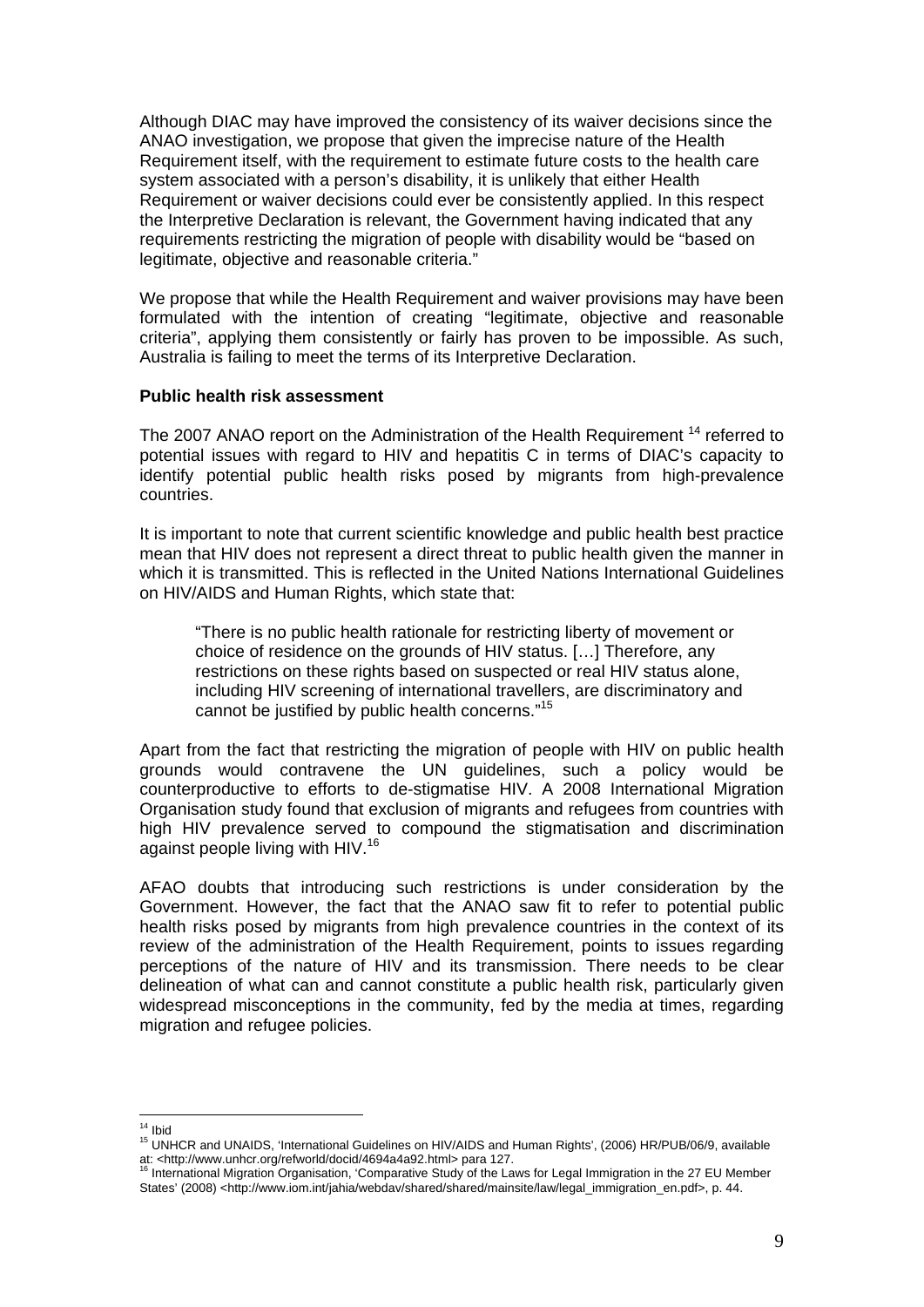#### **Comparable countries' health requirement policies re migrants and refugees**

Other countries' health requirement policies regarding migrants and refugees vary from strict restrictions to no restrictions whatsoever. For example, China and the United Sates (at least until January 2010 – see below) are among 13 countries that ban people who are HIV positive from entering their borders,<sup>17</sup> while most European countries provide no restrictions on people living with HIV.<sup>18</sup> Canada and New Zealand, on the other hand, have similar restrictions to Australia's Health Requirement policy.

In Canada, applicants intending to stay in Canada for more than six months are required to undergo a medical examination, including HIV testing. A positive test result is grounds for refusal of permission to immigrate. If all other criteria are satisfied, waivers are given to HIV positive refugees, to sponsored spouses or common law partners of Canadian citizens and permanent residents, and to children of Canadian citizens or permanent residents.

In New Zealand, permanent residency applicants must undergo HIV testing. Waivers of New Zealand's health requirement may be available to HIV positive refugees and family members of New Zealand citizens and residents. However, unlike Canada or Australia, a maximum quota of 20 HIV positive people will be accepted as refugees in any one year.

#### **US HIV ban to be lifted**

Section 212(a)(1)(A)(i) of the United States' Immigration and Nationality Act states that any foreign national with a "communicable disease of public health significance" is "inadmissible." The U.S. has to date designated HIV as a communicable disease of public health significance. Therefore, infection with HIV renders inadmissible (unless eligible for a waiver) any alien who is likely at any time to become a public charge. Inadmissibility denies the applicant entry into the country.<sup>19</sup>

On 29 June 2009, the U.S. Department of Health and Human Services published a proposed regulation which will remove HIV from its list of "communicable diseases of public health significance", thereby lifting the HIV ban. <sup>20</sup> President Obama announced the finalisation of the process on 1 November 2009, and declared that the ban would be fully lifted by early 2010. We understand this to mean that that mandatory testing for HIV will no longer be required, and people with HIV will be allowed to migrate to the U.S. if they meet all other conditions of admissibility.

The rationale behind the proposed U.S. reforms is that while HIV remains a serious health condition, maintaining HIV infection on the list of communicable diseases is no longer valid based on current scientific knowledge and public health best practices. It is interesting to note that the reforms are being presented as a means of reducing the stigma and discrimination associated with HIV. Most importantly, the reforms will

1

<sup>&</sup>lt;sup>17</sup> International AIDS Society, 'Banning Entry of People Living with HIV/AIDS' (2007) accessed on 22 October 2009 <http://www.iasociety.org/Web/WebContent/File/ias\_policy%20paper\_07%2012%2007.pdf>.

<sup>&</sup>lt;sup>18</sup> Deutsche AIDS-Hilfe e.V., 'Quick Reference Guide 2008/2009: Entry and residence regulations for people living with HIV and AIDS (2008)  $8<sup>th</sup>$  edition (Berlin) pp. 12-44.

 $19$  Immigration Equality, 'HIV Ban: the End Is in Sight' accessed 21 October 2009

<sup>&</sup>lt;http://immigrationequality.org/template.php?pageid=5>.

**Entip://mmmgrado.org/sent.com**<br><sup>20</sup> Associated Press – Fri Oct 30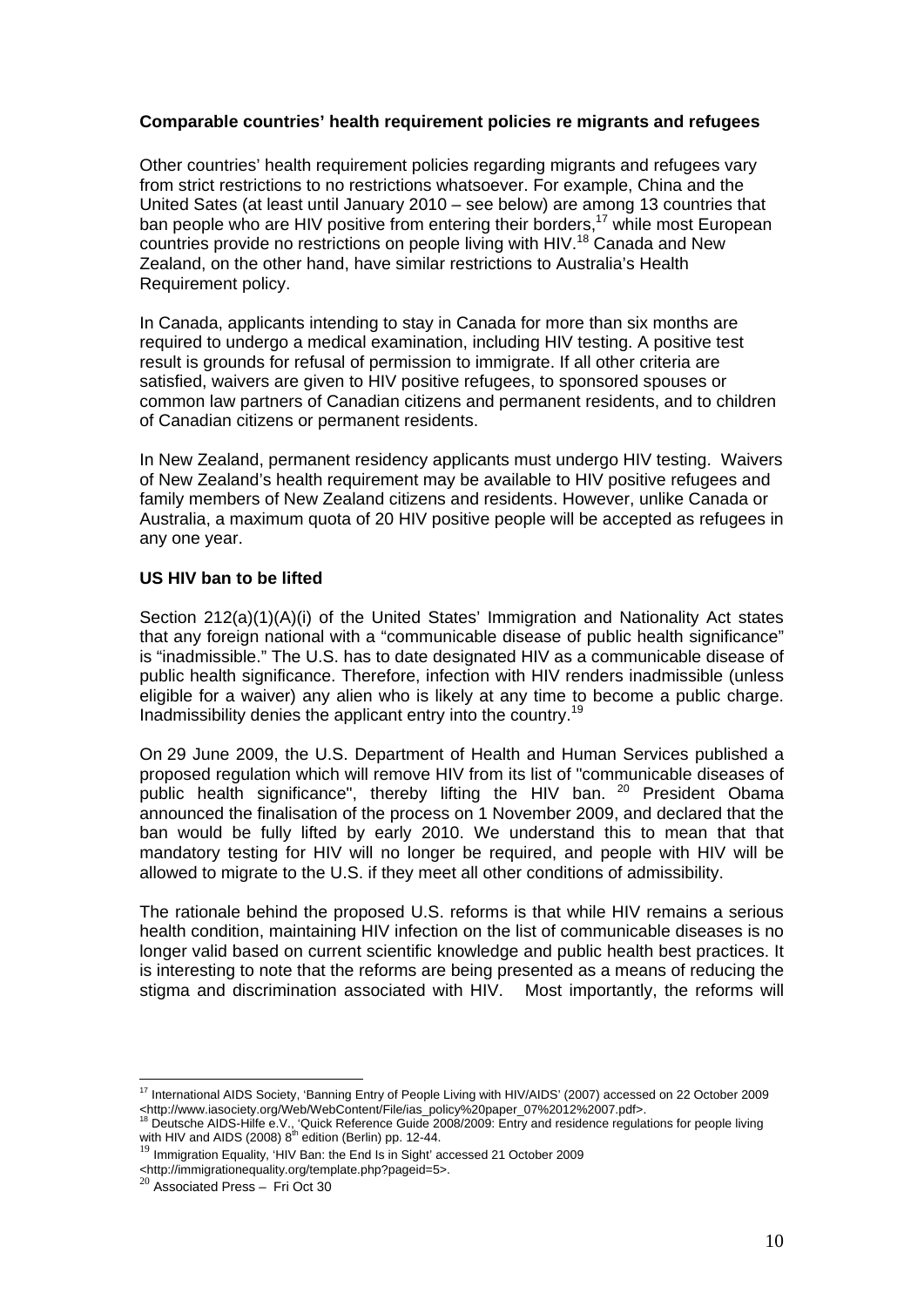remove a government-imposed barrier that does not appear to provide a significant public health benefit and is at odds with human rights considerations.<sup>21</sup>

### **Proposals for reform of the Health Requirement**

#### **Refugees**

1

AFAO questions why the legislation and policies making up Australia's Migration, Humanitarian and Refugee Programs recognise the absolute unacceptability of discriminating against people on the grounds of ethnicity or race but discrimination of the grounds of disability remains firmly in place.

We propose that the fact that the Health Requirement is applied in respect of offshore refugee applicants is absolutely unsupportable, and contrary to the Government's stated policy that consideration of a claim for Permanent Protection should involve no issues other than the person's need for protection. AFAO is strongly of the view that a person's disability is irrelevant to their claim for protection. The fact that a person with HIV may require antiretroviral medications, hospitalisation and access to community programs is irrelevant to the context of their need for asylum and resettlement, whether their application is lodged off-shore or on-shore.

Apart from the fact that maintaining refugee intake policies that discriminate against refugees with disability is contrary to the Government's stated commitment to our international human rights commitments, it is important to note the effect of current policies on those who are refused permanent protection due to diagnosis with HIV.

We understand that there are generally minimal health-care and support services available in refugee camps for people who discover that they have HIV as a result of testing associated with the Australian Health Requirement, and that the UNHCR has raised its concerns regarding these issues with the Government. Off-shore refugee applicants who are refused Australian residence on the grounds of their HIV status are effectively left in the lurch – remaining in camps with the knowledge that they are HIV positive but with no or limited access to appropriate counselling, including pretest, post-test and diagnosis counselling. Given this context, the limited availability of waiver for off-shore humanitarian applicants is unconscionable, and the policy rationale for treating on-shore applicants for Permanent Protection more favourably is unfathomable.

The issues faced by off-shore applicants are compounded for a person affected by the "one fails, all fail" policy for families. Knowledge that their own HIV positive status means that all of their family will be refused protection by Australia can place an enormous burden on the person diagnosed with HIV, in terms of guilt and shame, and in terms of the reaction of the rest of their family – if they disclose the diagnosis. These issues are of particular concern for refugees, where family members deliberately excluded from a permanent protection application can be left behind in situations made more vulnerable by the loss of family support. Tragically, the UNHCR advises that some people diagnosed with HIV have committed suicide so as to enhance their family's prospects of permanent protection.

We propose that any HIV testing of an off-shore applicant as part of the Australian Health Requirement test prior to approving their permanent visa should be purely

<sup>&</sup>lt;sup>21</sup> United State's of America's Department of Health and Human Services' Federal Register /Vol. 74, No. 126 /Thursday, July 2, 2009 / Proposed Rules, <http://edocket.access.gpo.gov/2009/pdf/E9-15814.pdf>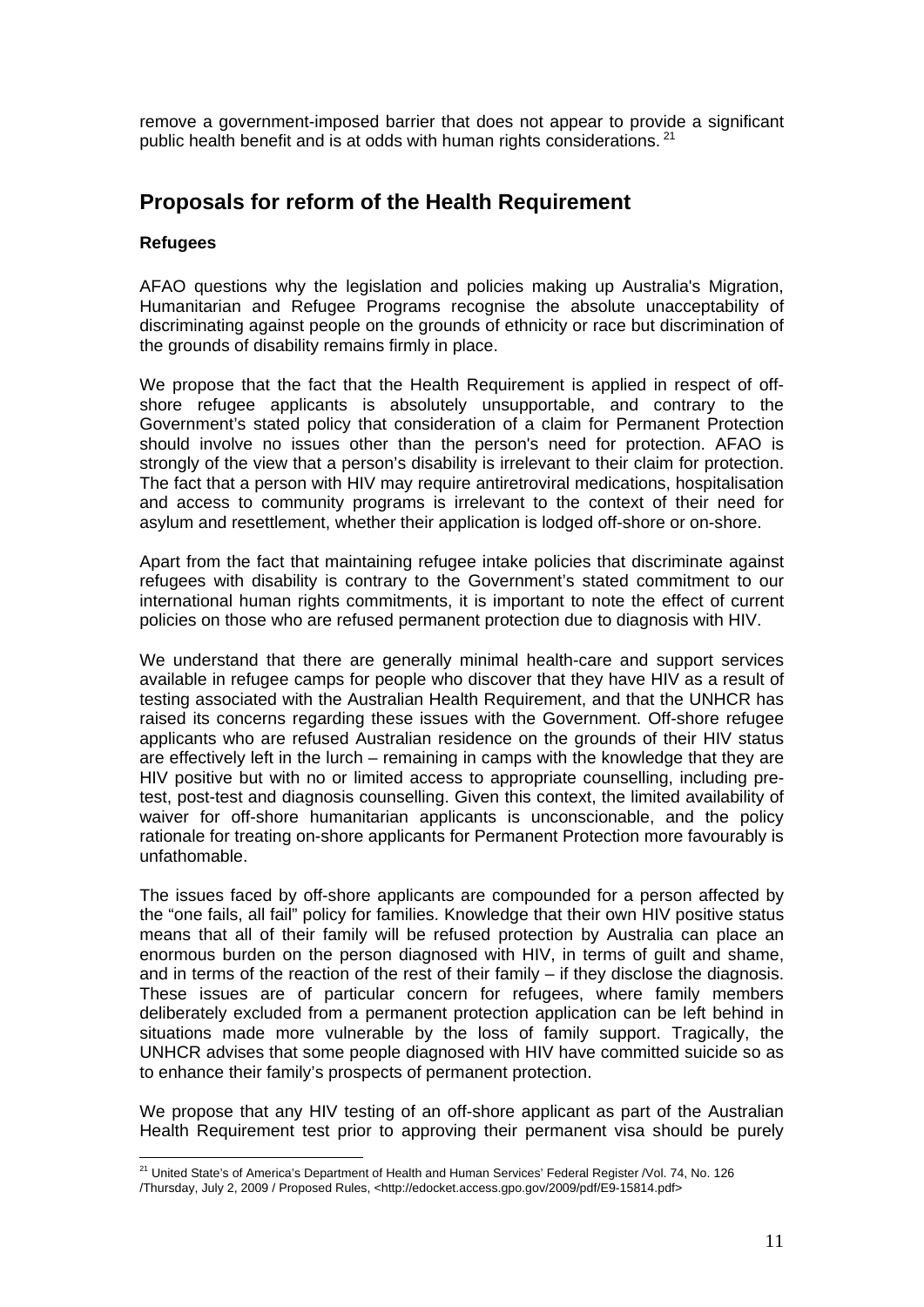voluntary. If there is to be mandatory testing of refugees, the test should be after permanent protection is granted, and only once the person has arrived in Australia – thereby effectively treating off-shore humanitarian and refugee applicants the same as on-shore applicants.

#### **Viability of a cost/contribution test for individual applicants with disability**

Given the Terms of Reference of the Inquiry, it is clear that the Government is considering replacing the cost/prejudice test with a test which includes an assessment of the economic and social contribution that a potential resident, and their family, would make if granted residence. A new Health Requirement is apparently envisaged which would attempt to balance these economic and social benefits against any cost associated with the applicant's (or a member of their family's) disability. The Inquiry seeks submissions on options for "properly" assessing the likely economic and social contributions a potential migrant with a disability and their family, would make.

For people with HIV, this would mean that the issues outlined above regarding ascribing costs of treatment and care in respect of an individual with HIV, would be carried over.

Formulating a cost/benefit test regarding HIV which genuinely assessed an individual's circumstances would need to involve complex actuarial projections taking into account the person's age, co-morbidities, past HIV treatment and adherence, potential changes in treatment costs (especially regarding the cost of antiretrovirals), cultural issues (including health literacy), family situation, and their employment prospects.

Unfortunately, greater the focus on individual factors such as these would mean that an asylum seeker with HIV who has been displaced for some time would generally be disadvantaged – being less likely to have had an early diagnosis and less likely to be asymptomatic than migration applicants. A skilled migration applicant with HIV from a developed country, who was diagnosed early and has had access to optimal antiretroviral treatment, is more likely to have lower future costs – and is also more likely to be assessed as potentially making significant economic contributions. They are also likely to be able to provide evidence that will assist in securing a waiver.

Where a person with HIV is either a member of a family seeking residence, or seeking to join family in Australia, a benefit test would also need to take into account the attributes of each member of the family and their role within the family, so as to incorporate a proper assessment of the potential benefits to society of keeping the family together. (AFAO has had the opportunity to read the submission to the Inquiry made by Professor Ron McCallum AO and Professor Mary Crock. The submission provides an analysis of the minimum components of a test which seeks to balance costs and benefits.)

Due to the effectiveness of antiretroviral medications, many migrants and refugees with HIV now have long and productive working lives, making significant tax and other economic contributions, and potentially self-funding retirement and medical insurance. These contributions, tangible or otherwise, would need to be balanced against potential medical and health care costs, and also against less tangible benefits migrants make to community and cultural life. For people applying as carers, costings would need to take into account the significant economic contribution made by carers, and health care costs potentially saved by Commonwealth and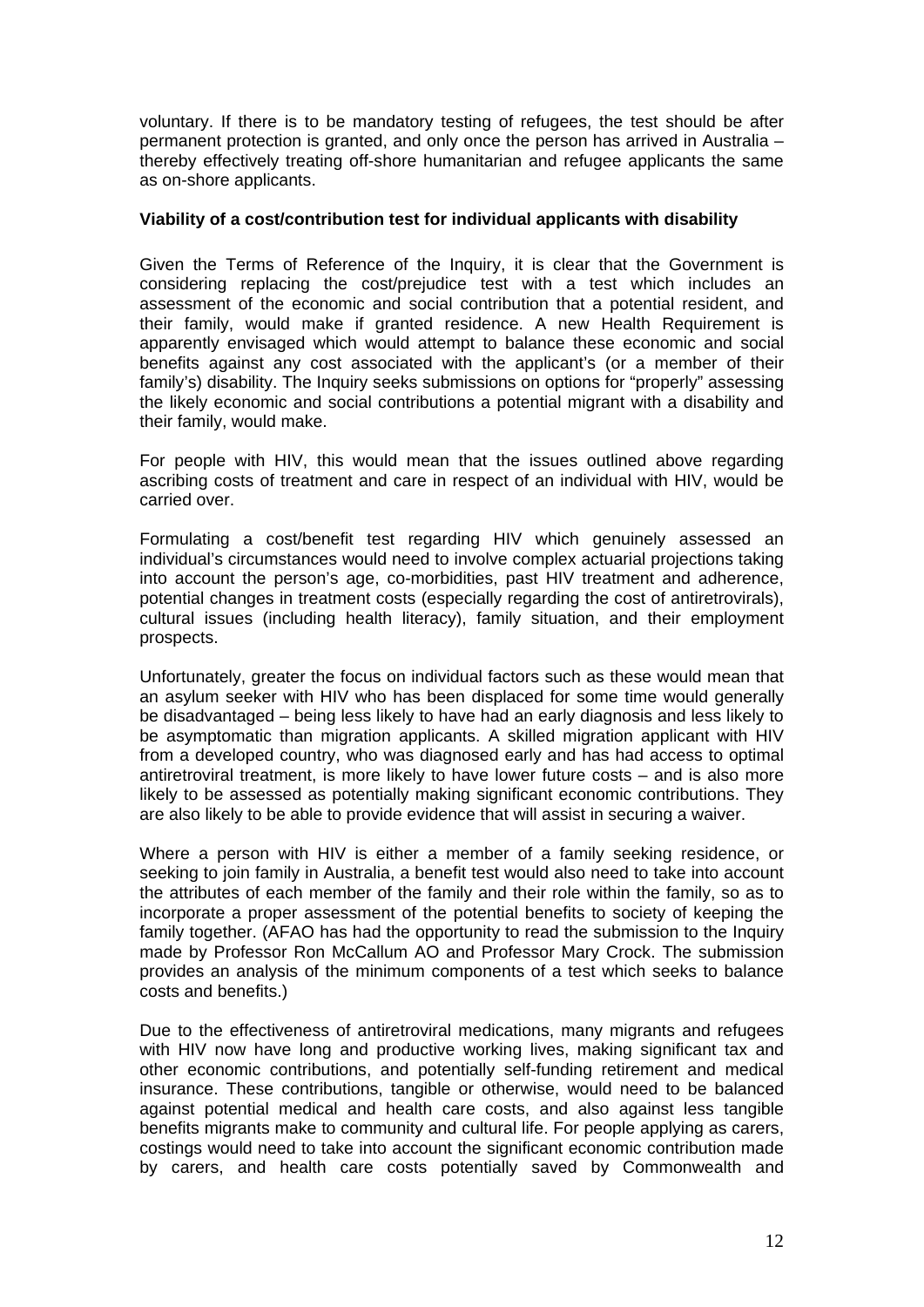State/Territory service providers. Similarly, potential care roles met by people applying for residence as partners, or under the Family Reunion Program would need to be factored into the analysis, as would the effect of family reunions in the context of the Government's Social Inclusion Agenda.

#### **Selectivity of migration program**

Current policies regarding people with HIV appear to give no consideration to the nature of the visa subclass the person is applying for until the issue of whether the Health Requirement should be waived comes into play, and then waiver is all but inevitable for certain categories of people. This not only makes the system costly, but also gives grounds for criticisms such as those made by the ANAO.

AFAO proposes that given the nature of Australia's Migration Program with its highly defined sub-classes for which eligibility criteria include cost/benefit considerations, there is no need for a prescriptive over-arching Health Requirement, and that the Public Health Criteria restricting the entry of people with contagious diseases (or conditions that otherwise pose a threat to public health) is sufficient. Selectivity has been built into Australia's migration and refugee programs - with a plethora of visa sub-classes with complex eligibility criteria focussing on the applicant's business acumen and wealth, or their professional skills, or the needs of Australian family for family reunion, or whether they are joining a partner or adoptive parent, or whether they will meet the personal care needs of an Australian.

We propose that the applying the Health Requirement to a person who is otherwise eligible for a particular sub-class of visa runs counter to the policy rationale for creating the complex system of visa sub-classes. Applying the Health Requirement in respect of a person with HIV after the long process of establishing their eligibility for a particular visa is poor public policy. It is also contrary to the principles if legitimacy, objectivity and reasonableness set out in Australia's Interpretive Declaration.

#### **Obligations to source countries**

If Australia is to continue compulsorily testing prospective migrants for HIV as part of the application process, we propose that Australia has a moral responsibility to people found to be HIV positive who are refused a visa. We must acknowledge the flow-on effects of our policy to test for HIV. Where there are no counselling and treatment programs in place, our international aid programs need to address such unmet need in advising those countries regarding the development of best practice HIV community and health programs. Australia is in no position to chest-beat regarding the need to recognise and respect the human rights of people with HIV in those countries, when our migration policies effectively discriminate against people from those countries who are diagnosed with HIV in processing their application to migrate here.

#### **Temporary visas**

While the primary focus of this submission is the impact of Health Requirement policies on potential migrants and refugees, we propose that the application of the Health Requirement in respect of temporary visas can ultimately be counterproductive to the effectiveness of Australia's domestic and international HIV/AIDS response.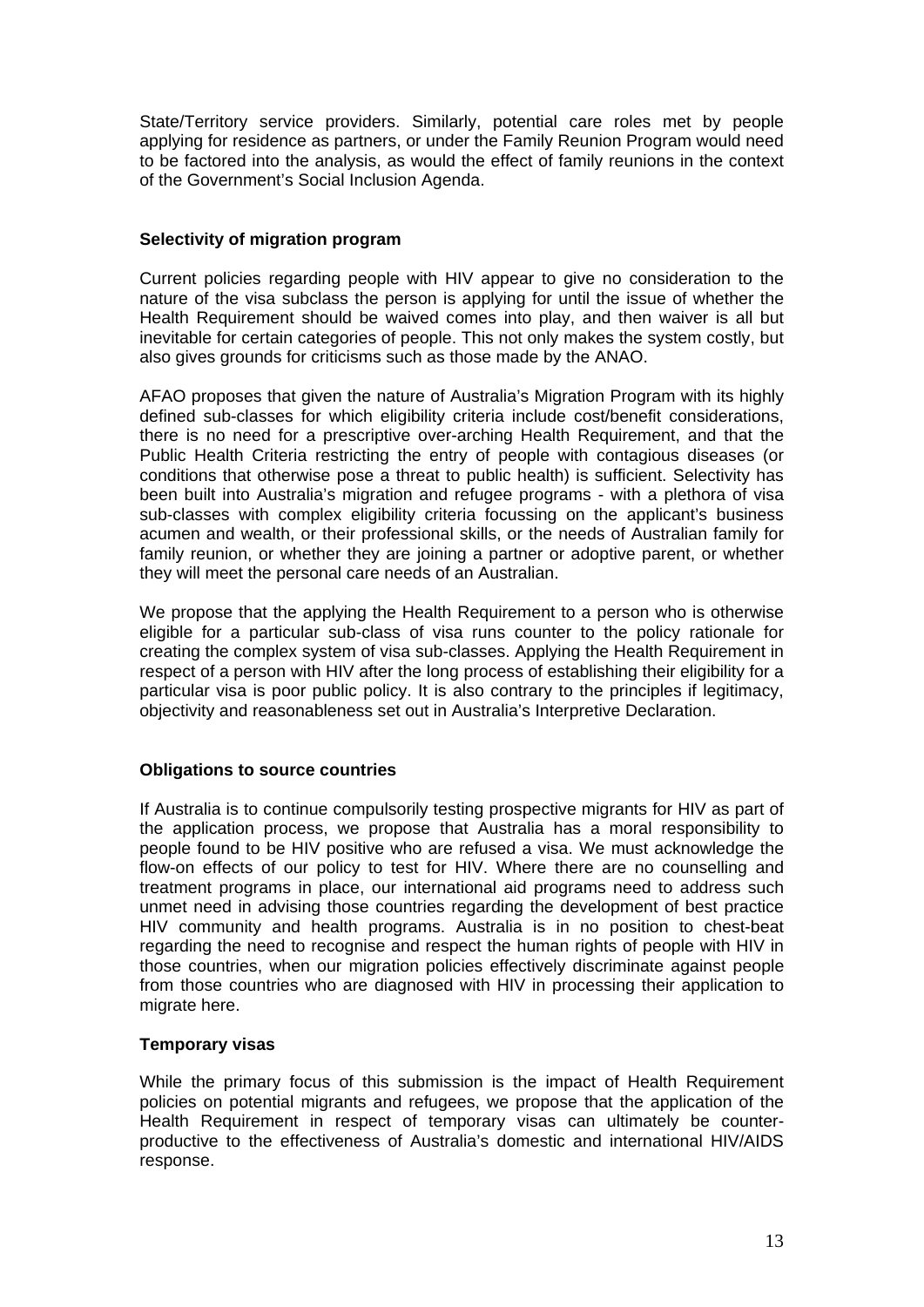The most basic of these issues is the fact that people on Bridging Visas are ineligible for Medicare, the PBS and Social Security income support while they await the determination of their substantive claim. Without Medicare, PBS subsidised antiretrovirals and Pension Concessions, access to proper medical treatment and support services can be severely affected. Whether or not a person with a Bridging Visa proceeds to permanent residence, such policies compromise the effectiveness of cross-portfolio policies targeting HIV/AIDS in culturally and linguistically diverse (CALD) communities.

With regard to our international commitments, we understand that health check requirements for applicants for temporary visas generally depend on the applicant's proposed length of stay in Australia, the purpose of the proposed stay, the prevalence of TB in their country of origin, and on any other factors (discretionary). HIV tests may be required if the applicant intends to work as, or study to become, a doctor, nurse, dentist or paramedic in Australia.<sup>22</sup>

We propose that applying the Health Requirement in respect of students seeking temporary visas can be counter-productive to Australia's international development commitments. Under the Australian Agency for International Development's Development Scholarship Program ", overseas students can obtain Australian tertiary qualifications at participating Australian higher education institutions and technical colleges."<sup>[1]</sup> This equips scholars from developing countries with the skills and knowledge to drive change and achieve sustainable development outcomes in their own country. If a Student Visa applicant from a developing country is required to be tested for HIV as part of their health check, and they are found to be positive, they will generally fail the Health Requirement - with no waiver available for Student Visas.

## **Settlement issues**

#### **Need for targeted settlement programs**

Researchers have identified a number of common stressors for people with HIV from CALD communities. <sup>23, 24</sup> These may include:

- the need to simultaneously deal with an HIV positive diagnosis and the rejection of the claim for permanent residence, and then await a waiver decision;
- limited access to treatment, Medicare, Social Security income support, and care services, depending on the visa-subclass;
- delayed diagnosis of HIV. Between 1998 and 2007, between 60% and 80% of people from Africa, the Middle East, Asia, South America and Europe (excluding UK) who were diagnosed with AIDS had a late HIV diagnosis, compared to around 40% of Australian born diagnoses;<sup>25</sup>

<sup>1</sup>  $^{22}$  Department of Immigration and Multicultural Affairs, Media factsheet 22- The Health Requirement, www.immi.gov.au

<sup>&</sup>lt;sup>23</sup> H. Korner, M. Petrohilos, D. Madeddu, 'Monograph 4: Living with HIV and Cultural Diversity in Sydney' (2005) National Centre in HIV Social Research (NCHSR).<br><sup>24</sup><sub>24</sub>

<sup>&</sup>lt;sup>4</sup> Annual Surveillance Report 2008 National Centre for HIV Epidemiology and Clinical Research (NHECR) figure 45, p.30.<br><sup>25</sup> Annual Surveillance Report 2008 National Centre for HIV Epidemiology and Clinical Research (NHECR) figure 45,

p.30.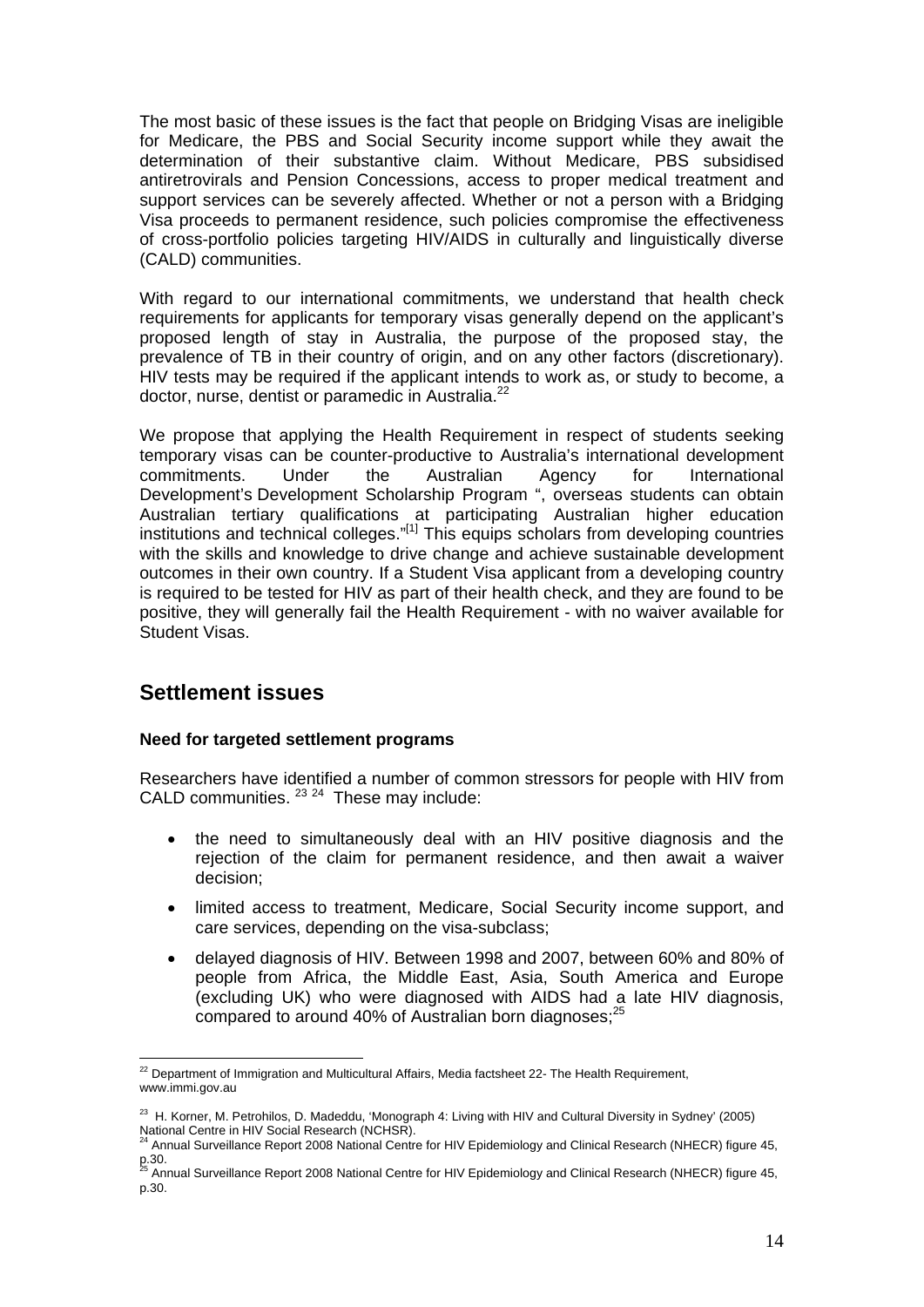- additional barriers to accessing health care services for HIV positive women from some CALD communities, due to power relationships within the family, e.g., a controlling husband refusing to allow engagement with services;
- HIV-positive people with limited English experiencing difficulty negotiating various health and support services; and
- due to the stigma associated with HIV in their country of origin, people with HIV from some CALD communities can fear that their community will discriminate against them. This means that a person with HIV may not trust service providers or interpreters from their community.

All of these issues are relevant to people with HIV who were born in high prevalence countries. Since systematic collection of data about country of birth began in 2002, the highest estimated incidence of HIV (i.e., the number of diagnoses per 100,000 of the population group in terms of region of birth), has consistently been among people from sub-Saharan Africa.26 These issues are also typical of the kinds of difficulties people from high prevalence countries in CALD communities face in other western countries.  $27282$ 

The importance of developing appropriate, well-targeted settlement and ongoing community services for new migrants and refugees with HIV is recognised under the National HIV/AIDS Strategy (current and pending), especially given that late presentations for testing mean that the decline in HIV and AIDS diagnoses in people born overseas has not matched the decline in the Australia-born population.<sup>30</sup> Community health services need to be better resourced so as to provide effective ethno-specific HIV counselling, treatment and education targeted to CALD community needs, having regard to the mine-field of treatment, interpersonal and disclosure issues for a person recently diagnosed with HIV settling in a new country.

There are particular disclosure issues for women from high prevalence countries. Cultural norms of high-prevalence countries often require careful, ethno-specific case management due to the risk for many of domestic violence following disclosure to their partner and/or other family members. HIV education programs for migrant and refugee women from high prevalence communities who are planning children need to be better resourced.

Settlement programs also need to provide sexual health, education and support programs for HIV negative migrants and refugees from high prevalence countries, e.g., for people from Thailand, Cambodia and sub-Saharan Africa. Given the absence or inadequacy of effective community health education programs in such high prevalence countries, specific programs for women and men (whether they are single or partnered, and whatever the person's stated sexual orientation), need to be in place as part of the early stage of settlement programs. These programs also need to focus on de-stigmatisation of HIV. This is especially so for DIAC funded Service for the Treatment and Rehabilitation of Torture and Trauma Survivors (STARTTS) programs for refugees who have survived torture or other traumatising events, only to be then diagnosed with HIV.

<sup>&</sup>lt;sup>26</sup> Annual Surveillance Report 2009, NCHECR, Table 1.1.5, p.37

<sup>27</sup> M. Duckett, 'Migrants right to Health' (2001) UNAIDS<br>28 Avert, 'HIV and AIDS amongst Africans in the UK' accessed 21 October 2009 <http://www.avert.org/aids-africansuk.htm>

<sup>29</sup>A. Prost, J. Elford, J. Imrie, et. al. 'Social, Behavioural, and Intervention Research among People of sub-Saharan African Origin Living with HIV in the UK and Europe: Literature Review and Recommendations for Intervention' (2008) 12 (2) AIDS Behaviour pp. 170 – 194

<sup>2009</sup> NCHCR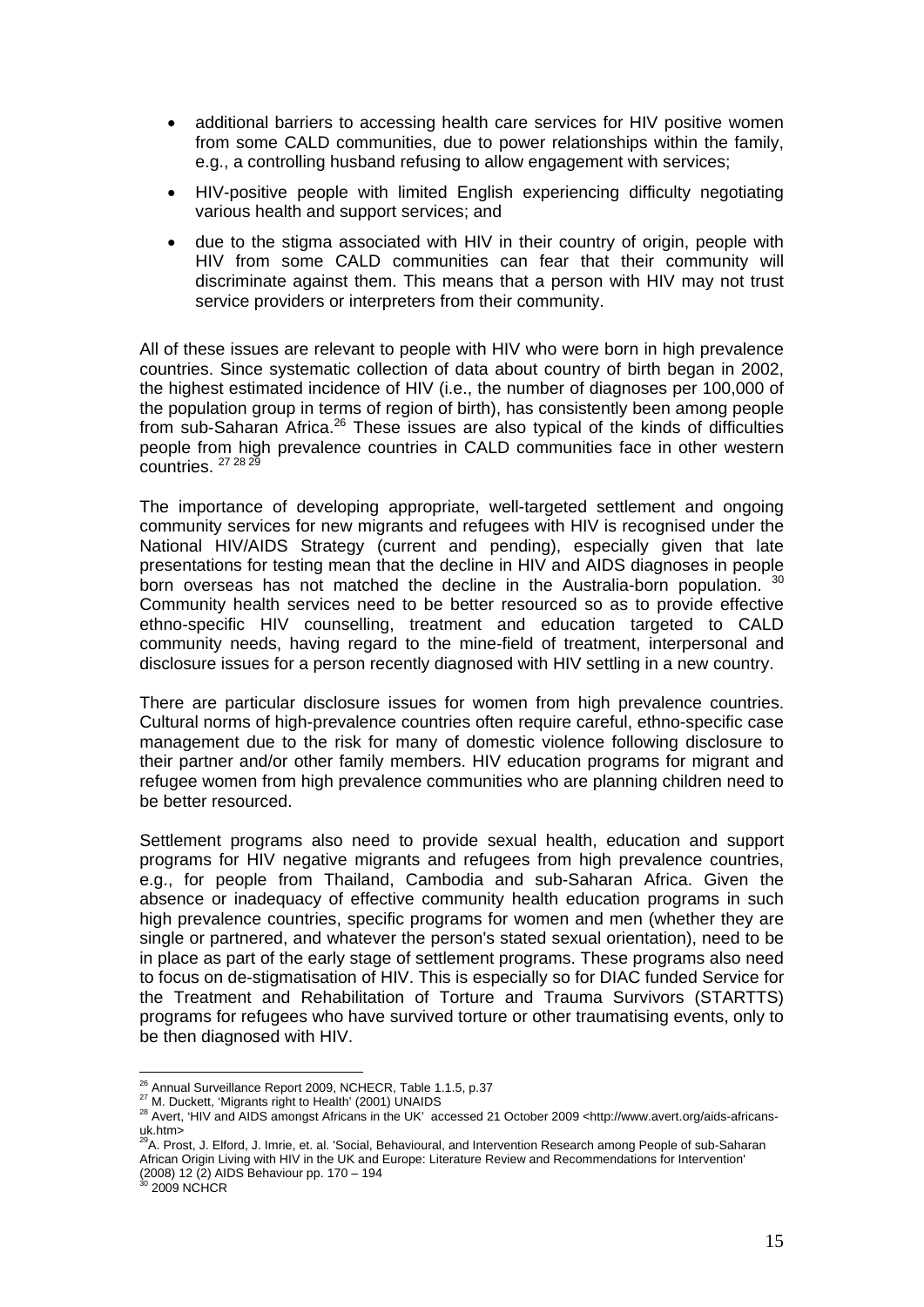We also note research that provides evidence of the potentially negative effects of requiring HIV testing as part of the Health Requirement. In a recent survey among four Australian CALD communities (Thai, Cambodian, Sudanese and Ethiopian), participants reported very low levels of prior testing for HIV, even for those with permanent residence. This means that the testing for HIV in the context of the Health Requirement has in no way contributed to their health literacy, and an opportunity to educate the person regarding HIV has been lost.<sup>31</sup>

The Immigration Rights and Advice Centre's (IARC's) experience is similar. In its submission to this Inquiry, which we have had the opportunity to read, IARC notes that in its experience many of their clients are bewildered by the immigration process. When attending for health checks, many have no knowledge that they are going to be tested for HIV and they complete the process having no idea that their blood is be tested for HIV. The psychological effect of a positive result in this situation is inevitably devastating and as acknowledged by the UNHCR, the flow-on effects can be tragic.

#### **Need for reform of social security waiting periods**

If settlement programs are to be at all meaningful for migrants with disability, there is a pressing need to reform social security legislation and policies regarding residential waiting periods for income support payments.

Refugees are exempt from social security residential qualification criteria and waiting periods. If a refugee is granted Disability Support Pension (DSP), they receive a Pension Concession Card immediately, and are thereby able to access a range of disability services. If granted another income support payment they will receive a Health Care Card, and if they are not entitled to a Social Security payment due to income, they will be entitled to a HCC if their income is low. These policies are in acknowledgement of the more complex settlement issues faced by refugees.

We propose that there is a need to recognise and similarly respond to the settlement issues faced by migrants with disability.

For migrants, a ten year residential qualifying period generally applies for DSP and therefore for the Pension Concession Card. There is no waiting period if the person's incapacity to work due to their disability arose since arrival in Australia, but this is notoriously difficult to establish. Establishing pension entitlement may take lengthy appeals involving active case management on the part of community agencies and advocacy organisations.

AFAO notes the National Ethnic Disability Alliance's May 2009 submission to the Review of the Tax and Transfer System, in which it argues that the DSP qualifying period is discriminatory, and can result in inhuman and degrading treatment under article 25 of the UN CRPD.<sup>32</sup> AFAO supports NEDA's call for the abolition of the ten year qualifying residence period for DSP.

Rather than seeking pension, the more common situation for new migrants is the need for short-term social security assistance in order that they and their family can

<sup>1</sup>  $31$  This discrepancy is alluded to in the discussion of the study (p. 16).carried out by NCHSR/MHAHS - "CALD

Periodic Survey" available at http://nchsr.arts.unsw.edu.au/publications/ (P. 10)<br><sup>32</sup> Migrants with Disability and the 10 Year Qualifying Residence Period for the Disability Support Pension, May 2009, National Ethnic Disability Alliance.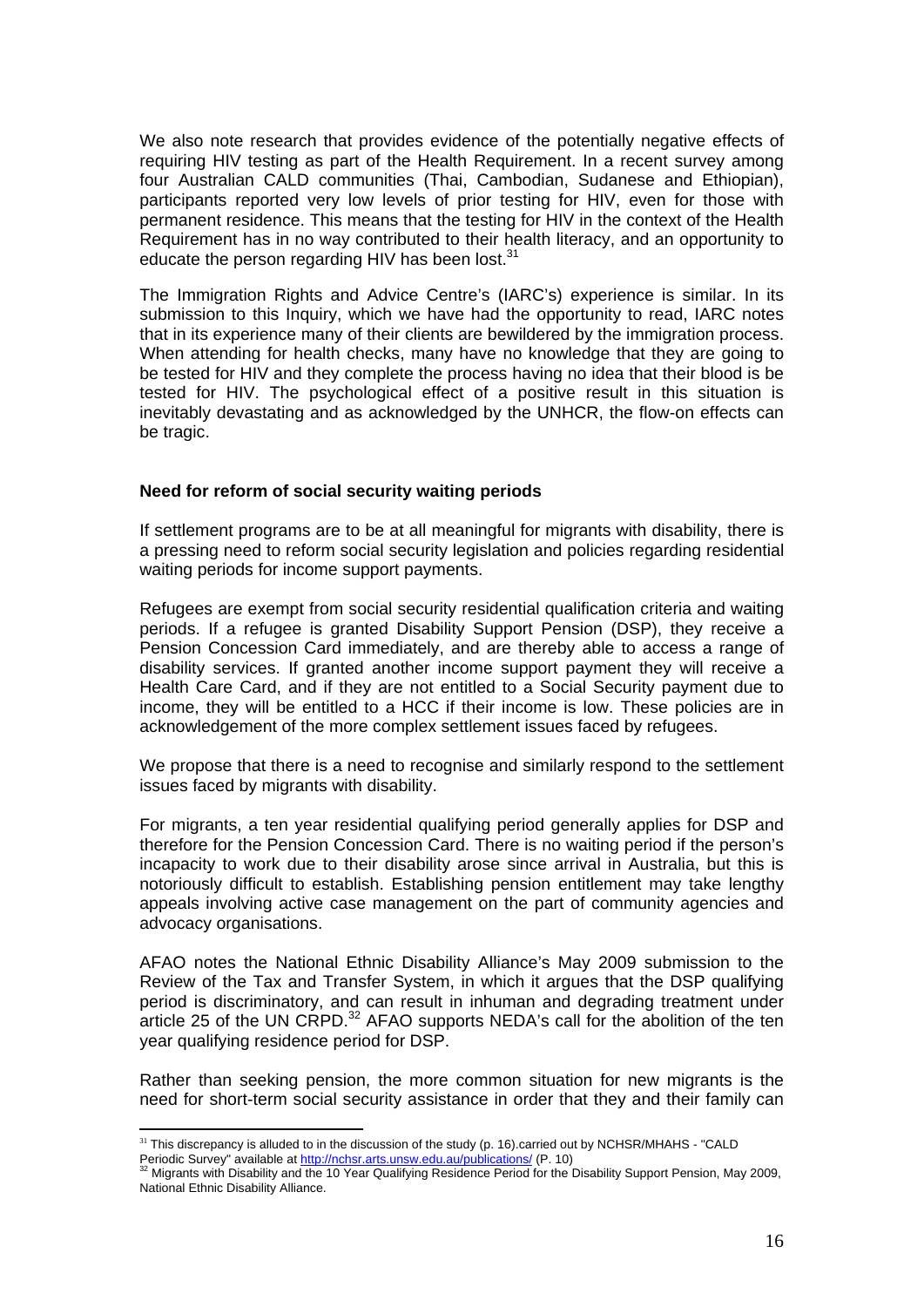establish a home, engage with settlement services (if required) and commence jobseeking. Although a new migrant may potentially qualify for Newstart Allowance, Youth Allowance or Parenting Payment, for example, these payments are subject a two year newly arrived resident's waiting period (NARWP), as is the Health Care Card. This means that although the person may qualify for one of these payments and although they may be without means of support and in hardship, payment cannot be made until they have resided in and been physically resident in Australia for at least two years.

The only income support payment that may be payable within the two year NARWP is Special Benefit. However, the legislation prescribes that payment may only be made if the person is in "severe financial hardship … for reasons beyond (their) control". Policy and case law interpretation of this proviso means that a person whose inability to self-support is considered to be related to disability which existed prior to the person taking up residence, is refused Special Benefit – however dire their personal and health situation. They will also be refused a Health Care Card, and thereby ineligible for concessional rate anti-retroviral medications under the PBS. Although these costs can be met by state/territory departments and agencies, there is a risk that the person will instead not adhere to treatment. This is neither in the person's interest, or the community's. It also makes a nonsense of the rationale for the Health Requirement and waiver policies - the Health requirement may have been waived for the migrant on compassionate grounds; but they are denied means of support, ready access to treatment and in most states and territories, public housing. These flow-on effects are glaringly counter-productive to effective settlement of a person with disability.

In AFAO's view the fact that a destitute migrant with physical or psychiatric disability can be denied income support for up to two years is unconscionable and completely contrary to the principles underlying the Government's Social Inclusion Agenda. There is a need for cross-portfolio reform of policies that are counter-productive to migrants and refugee settlement policies.

# **Reform**

For the reasons outlined, we propose that the Health Requirement be withdrawn. AFAO acknowledges that costs would flow from this reform, but this would be partly balanced by administrative savings.

Most importantly, we must also emphasise that although abolishing the Health Requirement would result in a larger number of people with HIV being accepted for permanent residence, the number would be very small.

In 2007-2008 the number of permanent visa holders taking up residence in Australia was 205,940 and a total of 1,532 temporary and permanent visa applicants were refused a visa on health grounds. Of these 1532 refusals, only 244 were on the grounds of applicants failing the Health Requirement on cost/prejudice grounds, and of these 244 refusals, only  $\overline{7}1$  were on the grounds of some form of disability.<sup>33</sup>

AFAO agrees with the National Ethnic Disability Alliance that the reform of Australian migration and social security laws must form part of the Government's

<sup>1</sup>  $33$  Department of Immigration and Citizenship, 'Immigration Update: 2007-2008', p.8.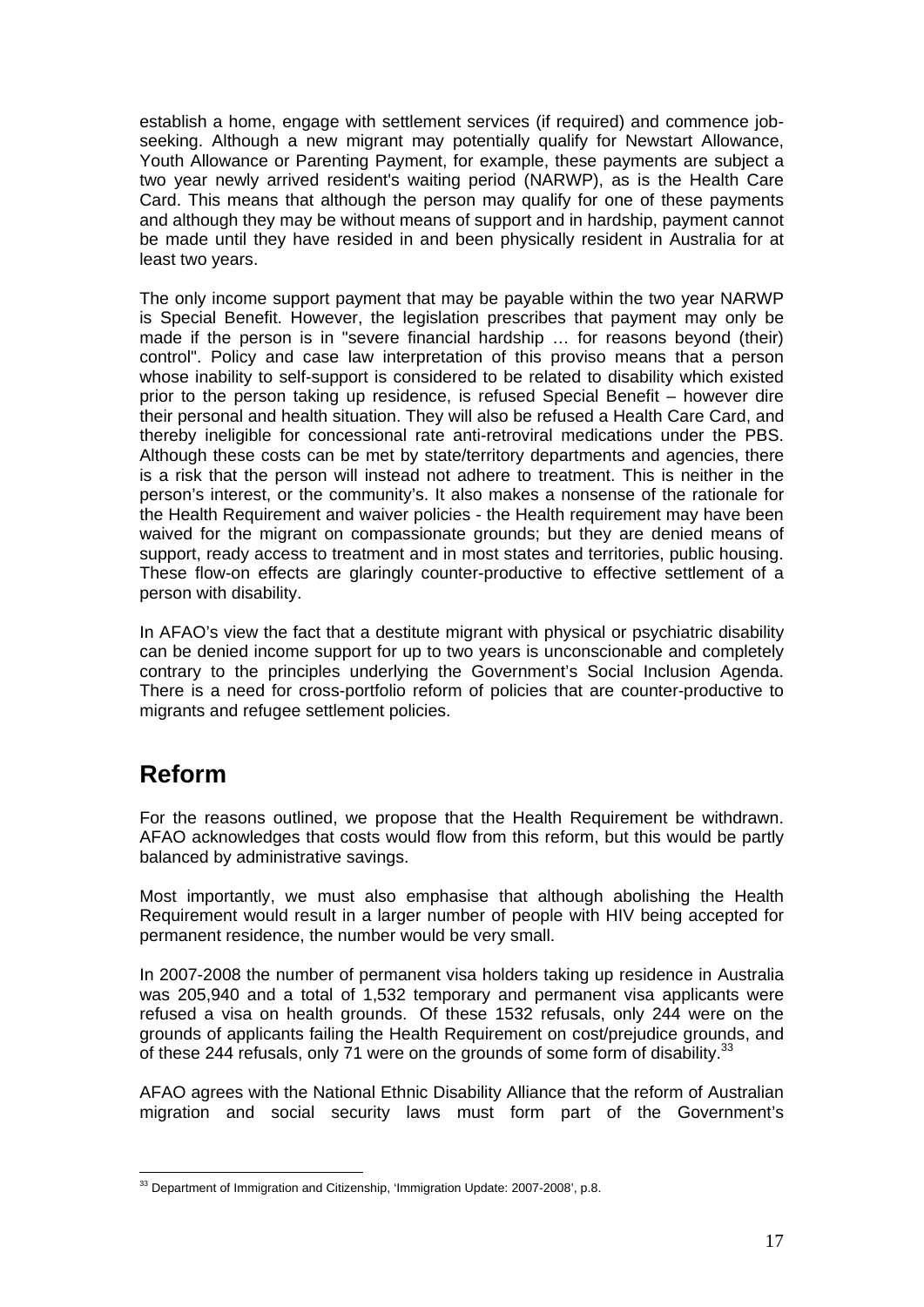implementation plan for the UN  $CRPD<sup>34</sup>$ . There would be financial outlays flowing from such reform, but these must be balanced against the potential financial and social contribution which would be made by the relatively small number of people each year who would otherwise be refused residence or entry.

AFAO is firmly of the view that whatever reforms result from this Inquiry, off-shore applicants for protection and humanitarian visas should no longer be denied visas on the grounds of ill-health or disability.

For migrants, we propose that Australia's complex and targeted migration program, with its wide range of visa sub-classes, constitutes a fair and reasonable means of selecting migrants on the basis of potential economic and social contribution. The Health Requirement represents an administratively clumsy second tier that results in Australia contravening its stated commitments to the rights of people with disability, and undermines our credibility as a proponent of the human rights of people with disability.

We contend that amending the Health Requirement so as to incorporate a benefit analysis would not adequately address the issues raised in this submission. For AFAO, the preferable reform would be to amend the Health Requirement such that it solely consists of the Public Health Criteria whereby people with conditions posing a risk to public health (such as active TB), are precluded from entering Australia.

# **Recommendations**

In summary, AFAO recommends:

- that the exemption of the Migration Act from the Disability Discrimination Act 1992 be revoked;
- that Australia's Interpretive Declaration in respect of the UN Convention on the Rights of persons with Disabilities be withdrawn;
- that whether or not the Interpretive Declaration is withdrawn, the Health Requirement should only apply in respect of conditions that impose a potential public health risk and should not apply in respect of a disease or condition that constitutes a disability (including HIV);
- that if the Health Requirement (in its current form or as amended) continues to apply in respect of disability, compulsory testing for HIV in the absence of adequate follow-up services undermines the international HIV response and should cease;
- that if the Health Requirement (in its current form or as amended) continues to apply in respect of disability, it should not apply to humanitarian and refugee applicants, whether their claim is made off-shore or on-shore, and no regard should be had to disability or chronic illness in the determination of claims for protection;
- that if the Health Requirement (in its current form or as amended) continues to apply in respect of disability, specified classes of person should be made exempt from the Health Requirement (e.g., partners, carers, natural or adoptive children of Australian citizens or residents);

<sup>1</sup> <sup>34</sup> Refugees and Migrants with Disability and the United Nations Convention on the Rights of Person with Disabilities, National Ethnic Disability Alliance, Harris Park NSW, July 2008, p7-8